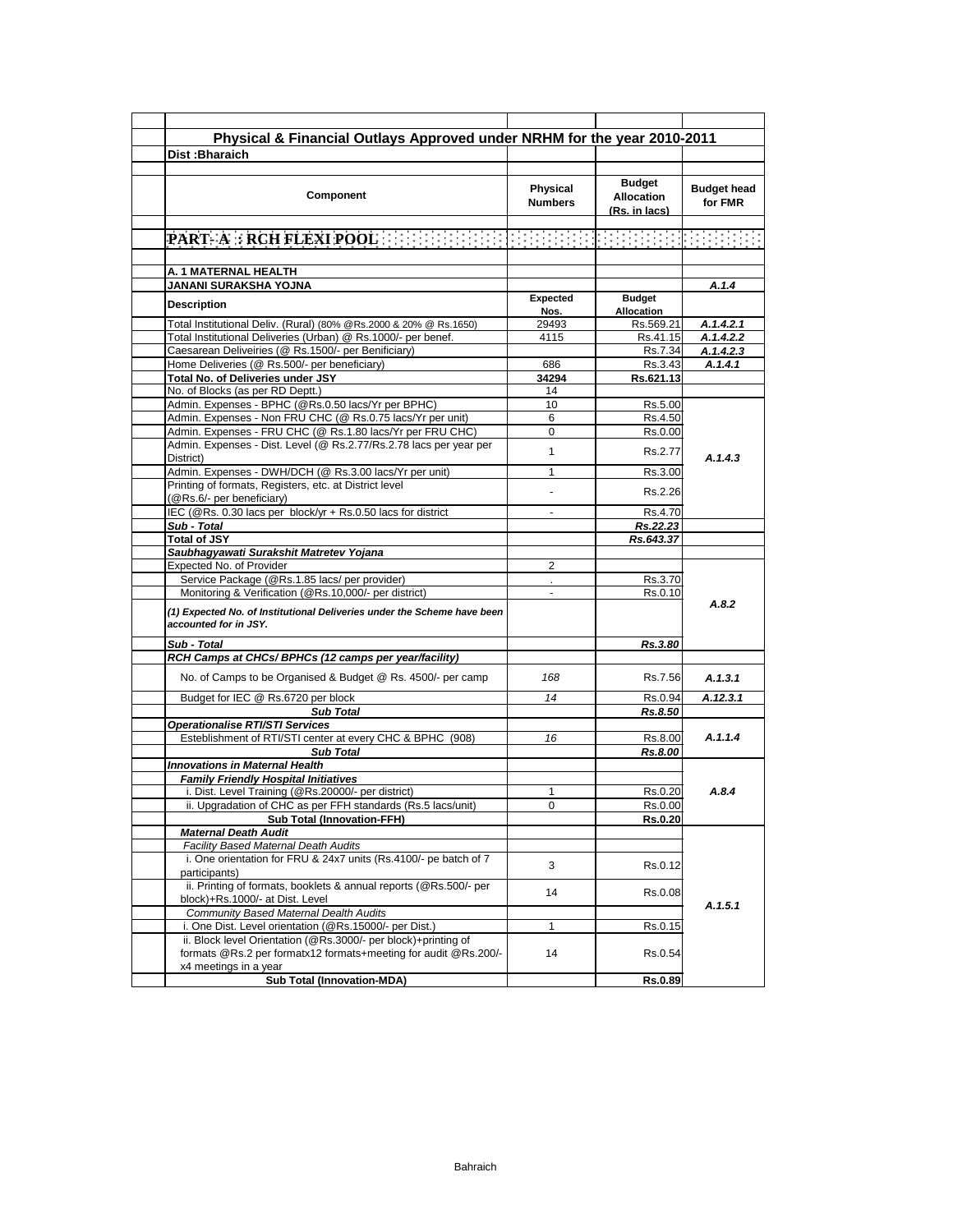| Component                                                                                                 | Physical<br><b>Numbers</b> | <b>Budget</b><br><b>Allocation</b><br>(Rs. in lacs) | <b>Budget head</b><br>for FMR |
|-----------------------------------------------------------------------------------------------------------|----------------------------|-----------------------------------------------------|-------------------------------|
| <b>Pregnant Women &amp; Child Tracking</b>                                                                |                            |                                                     |                               |
| i. Orientation Workshop                                                                                   |                            |                                                     |                               |
| (a) At Dist. Level                                                                                        | $\mathbf{1}$               | Rs.0.27                                             | A.10.3                        |
| (b) At Block Level @ Rs.6500/- block                                                                      | 14                         | Rs.0.91                                             |                               |
| ii. Printing of formats (730 format/block @Rs.2 per format)                                               | 10220                      | Rs.0.20                                             |                               |
| Sub Total (Innovation-Preg. Women & child tracking)                                                       |                            | Rs.1.38                                             |                               |
| <b>Strengthening of Sub Centers Accridited under JSY</b>                                                  |                            |                                                     |                               |
| Dissemination meeting in the District @ Rs 5000/-                                                         | $\mathbf{1}$               | Rs.0.05                                             | A.1.1.5                       |
| Upgradation of Sub Centre in Dist (From State Level)<br>Sub Total (Innovation-S.C. Accridited under JSY)) | 37                         | Rs.0.00                                             |                               |
| Sub Total (Innovation in Maternal Health)                                                                 |                            | <b>Rs.0.05</b>                                      |                               |
|                                                                                                           |                            | Rs.2.52                                             |                               |
| Sub-Total (Maternal Health)                                                                               |                            | Rs.666.19                                           |                               |
| A.2 CHILD HEALTH                                                                                          |                            |                                                     |                               |
| <b>Comprehensive Child Survival Programme (CCSP)</b>                                                      |                            |                                                     |                               |
| CCSP Training - FBNC (in 1st & 2nd phase districts only)<br>Training Site - District Women Hospital       |                            |                                                     |                               |
| <b>Expected No. of Participants</b>                                                                       | 12                         |                                                     |                               |
|                                                                                                           |                            |                                                     |                               |
| No. of Batches to be Organised and Budget @ Rs.12,000 per Batch                                           | 2                          | Rs.0.24                                             | A.11.5.2                      |
| No. of Batches to be Supervised and Budget @ Rs.3,200 per Batch                                           | 0                          | Rs.0.00                                             |                               |
| Sub - Total                                                                                               |                            | Rs.0.240                                            |                               |
| <b>Training at Medical College under CCSP Prog</b>                                                        |                            |                                                     |                               |
| Support staff to Medical Collage                                                                          |                            | Rs.0.00                                             | A.11.5.2                      |
| Physicians training/F-IMNCI                                                                               |                            | Rs.0.00                                             |                               |
| <b>Sub Total</b>                                                                                          |                            | Rs.0.000                                            |                               |
| <b>CCSP Training - NSSK (in 3rd phase districts only)</b><br>Training Site - District Women Hospital      |                            |                                                     |                               |
| <b>Expected No. of Participants</b>                                                                       |                            |                                                     |                               |
| No. of Batches to be Organised and Budget @ Rs.38,500 per Batch                                           | 0                          | Rs.0.00                                             | A.11.5.5                      |
| No. of Batches to be Supervised and Budget @ Rs.3,500 per Batch                                           | 0                          | Rs.0.00                                             |                               |
|                                                                                                           |                            |                                                     |                               |
| Sub - Total<br>CCSP Training of ASHAs, ANMs, LHVs - (1st & 2nd Phase                                      |                            | Rs.0.00                                             |                               |
|                                                                                                           |                            |                                                     |                               |
| Districts)<br>Expected No. of Participants (approx. 24 per batch)                                         | 900                        |                                                     |                               |
|                                                                                                           |                            |                                                     | A.11.5.1                      |
| No. of Batches to be Organised and Budget @ Rs.1,65,000 per Batch                                         | 36                         | Rs.59.40                                            |                               |
| No. of Batches of ToT and Budget @ Rs.2,39,000 per Batch                                                  | 0                          | Rs.0.00                                             |                               |
| Sub - Total                                                                                               |                            | Rs.59.40                                            |                               |
| CCSP Training of ASHAs, ANMs, LHVs - (3rd Phase Districts)                                                |                            |                                                     |                               |
| Expected No. of Participants (approx. 24 per batch)                                                       | 0                          |                                                     |                               |
| No. of Batches to be Organised and Budget @ Rs.1,65,000 per Batch                                         | 0                          | Rs.0.00                                             | A.11.5.1                      |
| No. of Batches of ToT and Budget @ Rs.2,39,000 per Batch                                                  | 0                          | Rs.0.00                                             |                               |
| Sub - Total                                                                                               |                            | Rs.0.000                                            |                               |
| <b>CCSP Training of Supervisors (in 1st &amp; 2nd phase districts</b>                                     |                            |                                                     |                               |
| only)<br>No. of Batches (16 participants) to be Organised and Budget @<br>Rs.24,500 per Batch             | 21                         | Rs.5.145                                            | A.11.5.1                      |
| No. of Batches to be Supervised and Budget for Observer Visit @                                           | $\overline{4}$             | Rs.0.13                                             |                               |
| Rs.3,200 per Batch                                                                                        |                            |                                                     |                               |
| Sub - Total                                                                                               |                            | Rs.5.273                                            |                               |
| <b>Site Stregthening</b>                                                                                  |                            |                                                     | A.11.5.1                      |
| Strengthening of FBNC/NSSK Site (@ Rs.30,000/- per site)                                                  | 1                          | Rs.0.30                                             |                               |
| Strengthening of CCSP Training Site (@ Rs.2,33,500/- per site)                                            | 0                          | Rs.0.00                                             |                               |
| <b>Sub Total</b><br>Establishment, Operationalisation & Construction of SNCU                              |                            | Rs.0.30                                             |                               |
| Establishment and Operating Exp. Of old SNCU in 7 Dist. @Rs.25                                            |                            |                                                     |                               |
| lacs                                                                                                      | 0                          | Rs.0.0                                              | A.2.2                         |
| Construction of of new SNCU in 5 Dist. (@Rs.30 lacs)                                                      | 0                          | Rs.0.0                                              | A.9.2.2                       |
| Sub - Total                                                                                               |                            | <b>Rs.0.0</b>                                       |                               |
| Infant death audit (Aligarh & Banda only)                                                                 |                            |                                                     |                               |
| No. of blocks in the district                                                                             | 0                          | Rs.0.0                                              | A.2.8                         |
| Sub - Total                                                                                               |                            | Rs.0.00                                             |                               |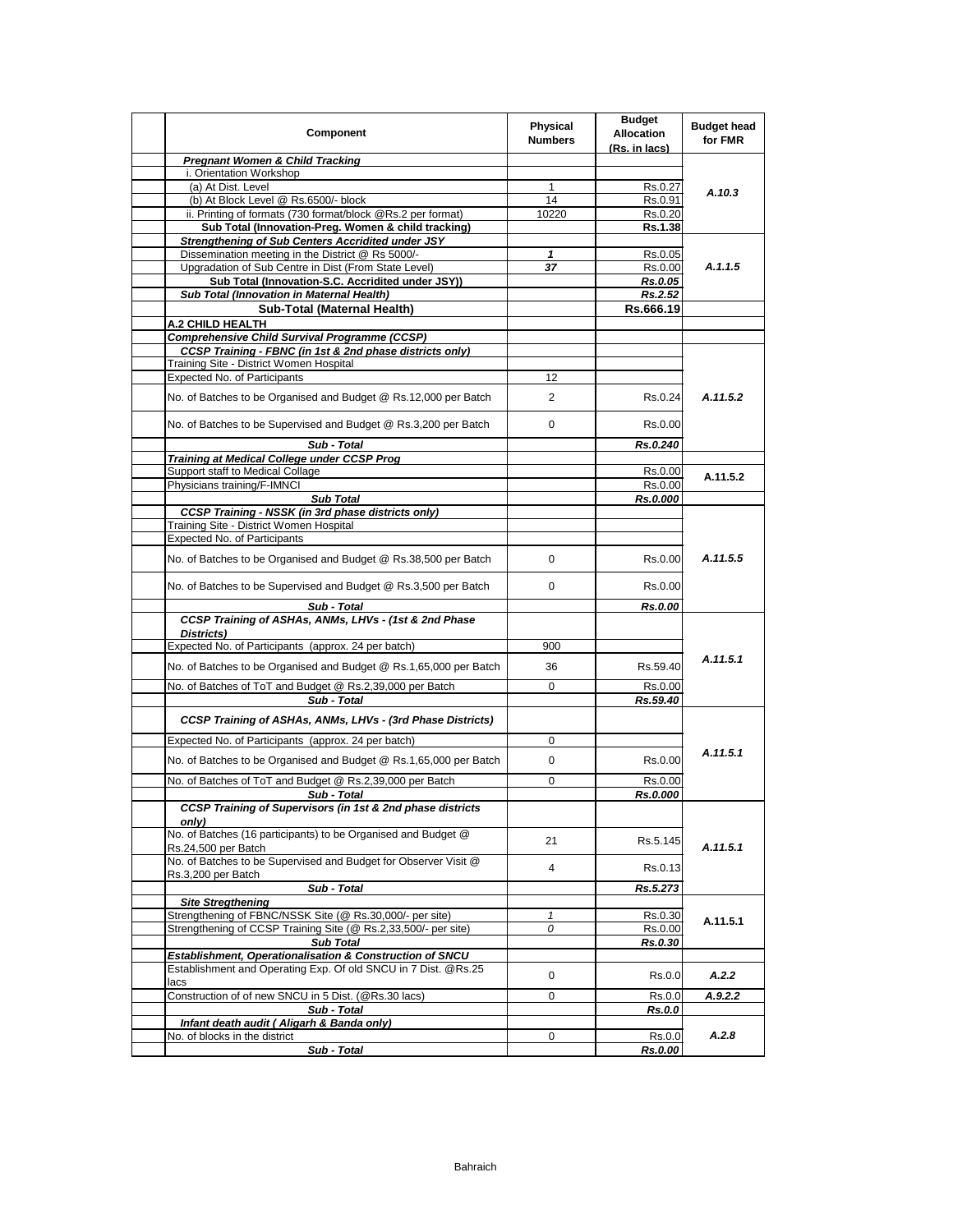| <b>Component</b>                                                                                                      | Physical<br><b>Numbers</b> | <b>Budget</b><br><b>Allocation</b><br>(Rs. in lacs) | <b>Budget head</b><br>for FMR |
|-----------------------------------------------------------------------------------------------------------------------|----------------------------|-----------------------------------------------------|-------------------------------|
| Infant & Young Child feeding (IYCF)                                                                                   |                            |                                                     |                               |
| Mass Awareness Campaign during World Breastfeeding Week                                                               | 1                          | Rs.0.50                                             | A.2.5                         |
| Sub - Total                                                                                                           |                            | <b>Rs.0.50</b>                                      |                               |
| Supportive Supervision through Reputed Institutions (for 1st &<br>2nd pase districts only)                            |                            |                                                     |                               |
| One Supervisor per block @ Rs.5,000/- p.m. for 12 months                                                              | 0                          | Rs.0.0                                              |                               |
| Mobility for supervisors @ Rs.3,000/- p.m. for 12 months                                                              | 0                          | Rs.0.0                                              |                               |
| Institutional support @ Rs.5,000/- p.m. for 12 months                                                                 | $\mathbf 0$                | Rs.0.0                                              |                               |
| Sub - Total                                                                                                           |                            | Rs.0.00                                             |                               |
| Sub-Total (CCSP)                                                                                                      |                            | Rs.65.71                                            |                               |
| Implementation of Bal Swasthya Poshan Mah (BSPM)<br>Joint Meetings of Health & ICDS - 2 Planning Meetings at District |                            |                                                     |                               |
| Level in a year @ Rs. 5000/- per meeting for 2 Rounds                                                                 | 1 Dist.                    | Rs.0.10                                             |                               |
| Joint planning meeting of health and ICDS at Block level Rs. 2000 per                                                 |                            |                                                     |                               |
| meeting for 2 rounds                                                                                                  | 14 Blocks                  | Rs.0.56                                             |                               |
| Joint Orientation of ASHAs & ANMs (@Rs. 25/- per participant) for 2                                                   | 2733 ANM and               |                                                     |                               |
| Rounds                                                                                                                | AWW                        | Rs.1.37                                             | A.2.7                         |
| Printing of Guidelines, Reporting & Monitoring Formats (@ Rs.2,000/- per                                              | 14 Blocks                  | Rs.0.56                                             |                               |
| block/round) for 2 rounds                                                                                             |                            |                                                     |                               |
| Dissemination meeting at District level Rs. 5000 per meeting per                                                      | 1 Dist.                    | Rs.0.10                                             |                               |
| District for 2 Rounds                                                                                                 |                            |                                                     |                               |
| Sub - Total                                                                                                           |                            | Rs.2.69                                             |                               |
| <b>School Health Programme</b>                                                                                        |                            |                                                     |                               |
| Total No. of Blocks in the district<br>No. of Schools to be covered (60 Schools per block)                            | 14<br>840                  |                                                     |                               |
| <b>District Sensitization workshop</b>                                                                                | $\mathbf{1}$               | Rs. 0.15                                            |                               |
|                                                                                                                       |                            |                                                     |                               |
| Contingencies for printing of Health Card, etc. (@Rs.500/- per school)                                                | 840                        | Rs. 4.20                                            |                               |
| Budget for Mobility (@Rs.300 per visit x 1 visit)                                                                     | 840                        | Rs. 2.52                                            |                               |
| Sub Total (Prog. Implementation)                                                                                      |                            | Rs. 6.87                                            |                               |
| Traning program for 40 schools per block (where                                                                       |                            |                                                     |                               |
| program is already running)                                                                                           | 560                        |                                                     |                               |
| Training of District Trainers- Honorarium to district traininer @ Rs. 350                                             |                            |                                                     |                               |
| *2days                                                                                                                | 3                          | Rs. 0.02                                            |                               |
| Honorarium to traininees from block@ Rs. 400 *2days per block                                                         | 42                         | Rs. 0.34                                            | A.2.4                         |
| Training of Block Trainers - Honorarium to block resource persons @                                                   | 42                         |                                                     |                               |
| Rs. 300 *2days*2 batches per block                                                                                    |                            | Rs. 0.50                                            |                               |
| Honararium to Teachers @ Rs. 250*2 teachers per school *2 days                                                        | 1120                       | Rs. 5.60                                            |                               |
| <b>Sub Total (Training)</b>                                                                                           |                            | Rs. 6.46                                            |                               |
| For training program unspent balance is available at the district                                                     |                            | Rs. 4.11                                            |                               |
| <b>Actual Allocation for training</b>                                                                                 |                            | Rs. 2.35                                            |                               |
| Weighing scale, Ht./Wt Charts, Measuring tape etc. @ Rs1000 per                                                       | 280                        | Rs. 0.00                                            |                               |
| school x 20 new schools/block                                                                                         |                            |                                                     |                               |
| Procurement of IFA tablets (30 mg tablets) for all schools                                                            | 12600000                   | Rs. 0.00                                            |                               |
| Procurement of deworming tablets for all schools                                                                      | 252000                     | Rs. 0.00                                            |                               |
| <b>Sub Total (Procurement)</b><br><b>Total (School Health)</b>                                                        |                            | Rs. 0.00<br>Rs. 9.22                                |                               |
|                                                                                                                       |                            |                                                     |                               |
| Sub-Total (Child Health)                                                                                              |                            | Rs.77.62                                            |                               |
| A3. Family Planning<br><b>Terminal/Limiting Methods</b>                                                               |                            |                                                     | A.3.1                         |
| Dissemination of manuals on sterilization standards & quality                                                         |                            |                                                     |                               |
| assurance of sterilization services                                                                                   | 1                          | Rs. 0.40                                            | A.3.1.1                       |
| NSV Camps in Districts (6 camps/dist. @ Rs.35,000/- per camp)                                                         | 6                          | Rs. 2.10                                            | A.3.1.3                       |
| Compensation for Female Sterilization                                                                                 | 5598                       | Rs. 55.98                                           | A.3.1.4                       |
| <b>Compensation for Male Sterilization</b>                                                                            | 20                         | Rs. 0.30                                            | A.3.1.5                       |
| Accrediation of private providers of sterilization services                                                           |                            |                                                     |                               |
| <b>Female Sterilization</b>                                                                                           |                            | Rs. 0.25                                            | A.3.1.6                       |
| Male Sterilization (NSV)                                                                                              |                            | Rs. 0.05                                            |                               |
| <b>Spacing Methods</b>                                                                                                |                            |                                                     | A.3.2                         |
| IUD services at health facilities/compensation                                                                        | 19634                      | Rs. 3.93                                            | A.3.2.2                       |
| Accrediation of private providers of IUD services<br>Family Welfare Counsellor@9000 per month                         | $\mathbf{1}$               | Rs. 0.03<br>Rs. 1.08                                | A.3.2.3                       |
| <b>Sub Total</b>                                                                                                      |                            | Rs. 64.12                                           | A.9.1.5                       |
| <b>PCPNDT and Sex-Ratio</b>                                                                                           |                            |                                                     |                               |
| Visit of District Inspection & Monitoring Committee                                                                   | 10                         | Rs. 0.10                                            |                               |
| Sensitization Workshop at District level                                                                              | $\mathbf{1}$               | Rs. 0.40                                            | A.8.1                         |
| Organising Competions at Inter/Degree Colleges                                                                        | 3                          | Rs. 0.10                                            |                               |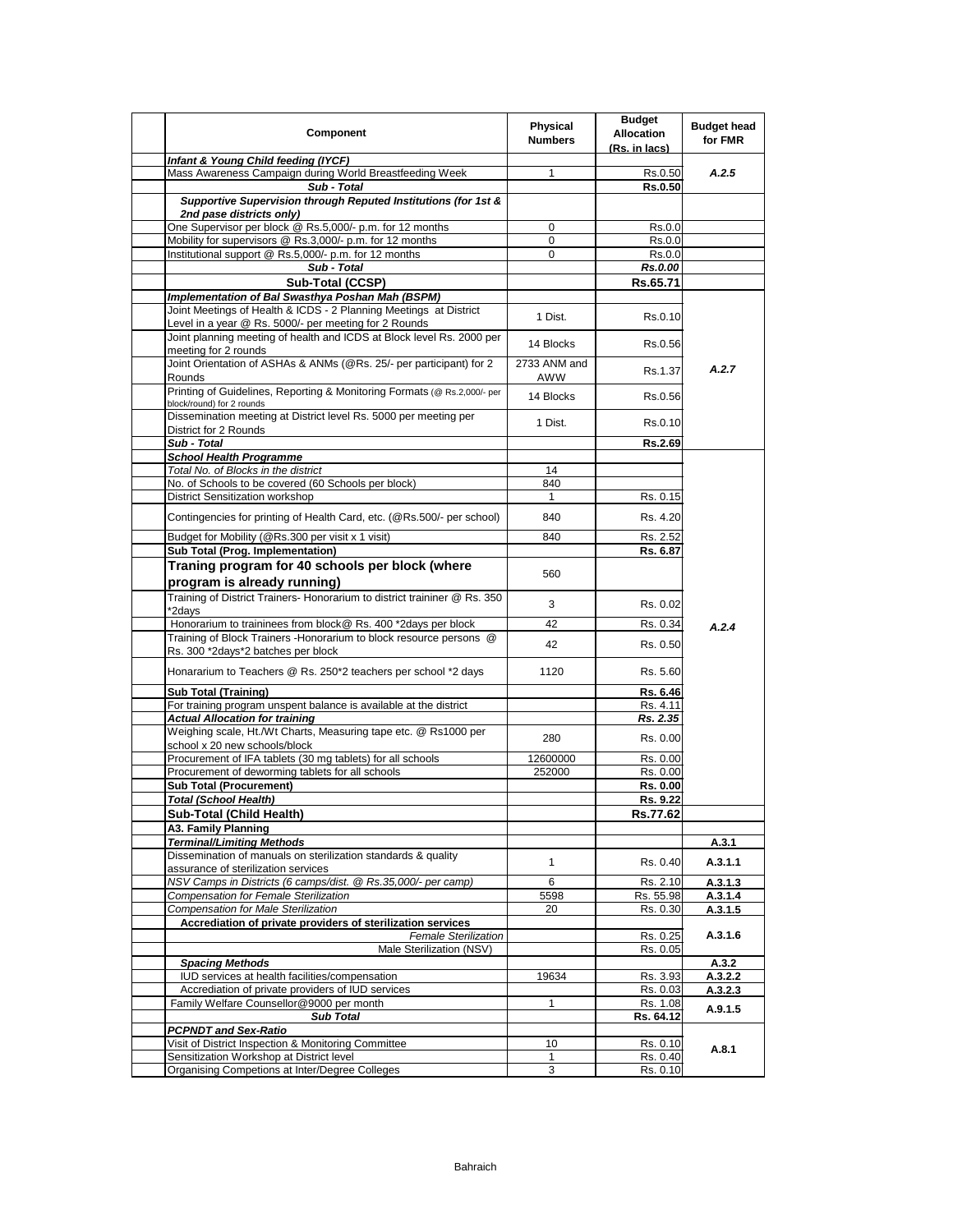| Component                                                                                                 | <b>Physical</b><br><b>Numbers</b> | <b>Budget</b><br><b>Allocation</b><br>(Rs. in lacs) | <b>Budget head</b><br>for FMR |
|-----------------------------------------------------------------------------------------------------------|-----------------------------------|-----------------------------------------------------|-------------------------------|
| Orientation of members of Dist advisory committee at Division                                             |                                   | Rs. 0.00                                            |                               |
| <b>IEC Activities &amp; Conigency</b>                                                                     |                                   |                                                     |                               |
| <b>IEC Activities</b>                                                                                     |                                   | Rs. 0.35                                            |                               |
| Contigency                                                                                                |                                   | Rs. 0.03                                            | A.12.4                        |
| TA/DA to Dist. level Staff for attending workshop, training, meetings                                     |                                   | Rs. 0.20                                            |                               |
| <b>Sub Total</b>                                                                                          |                                   | Rs. 1.18                                            |                               |
| <b>Sub-Total (Family Planning)</b>                                                                        |                                   | Rs.65.30                                            |                               |
| A.4 ARSH                                                                                                  |                                   |                                                     |                               |
| Saloni Scheme                                                                                             |                                   |                                                     |                               |
| No. of Blocks in District                                                                                 | 14                                |                                                     | A.4.1                         |
| No. of Schools to be covered (10 Schools per block)                                                       | 140                               |                                                     |                               |
| No. of Benificiaries (150 per school)                                                                     | 21000                             |                                                     |                               |
| Sensitization Workshop at District level                                                                  | 1                                 | Rs. 0.15                                            |                               |
| Budget for Visit of Medical Team (@Rs.300/- per visit x 2 visits per<br>school)                           | 280                               | Rs. 0.84                                            | A.4.2                         |
| Budget for Preparing Saloni Sabha (Rs.300/- p.m. per school x 10<br>months)                               | 1400                              | Rs. 4.20                                            |                               |
| Procurement of IFA tablets (100 mg tablets) for all schools                                               | 1008000                           | Rs.0.00                                             |                               |
| Procurement of deworming tablets for all schools 2 tab/Benf.                                              | 42000                             | Rs.0.00                                             | A.13.2.5                      |
| Sub-Total (Adolescent Health)                                                                             |                                   | Rs.5.19                                             |                               |
| A.5 Urban RCH                                                                                             |                                   |                                                     |                               |
| <b>Urban RCH plan /activities</b>                                                                         |                                   |                                                     |                               |
| <b>Building</b>                                                                                           | 1                                 | 0.84                                                |                               |
| Manpower(1Doctor @ 24000/month,1Staff Nurse@ 15000/month,2                                                |                                   |                                                     |                               |
| ANMs@9000/month,2 Security guards @ 4000/month,1 Ayah                                                     | $\mathbf{1}$                      | 8.52                                                |                               |
| 4000/month,& 1 Sweeper 2000/month                                                                         |                                   |                                                     |                               |
| Other Expenses                                                                                            | 1                                 | 0.41                                                | A.5.1                         |
| <b>IEC</b>                                                                                                | $\mathbf{1}$                      | 0.1                                                 |                               |
| <b>Subtotal</b>                                                                                           |                                   | 9.87                                                |                               |
| The cost of Drugs(Rs 10,000/month/Health post ) and consumables(Rs 3,000/month/Health Post) for Urban RCH |                                   |                                                     |                               |
| amounting to Rs 1.56 Lacs would be met from the Mission Flexipool                                         |                                   |                                                     |                               |
| <b>A9. INFRASTRUCTURE &amp; HR</b>                                                                        |                                   |                                                     |                               |
| <b>Contractual Staff &amp; Services</b>                                                                   |                                   |                                                     |                               |
| <b>Position</b>                                                                                           | No.                               | <b>Budget</b>                                       |                               |
| Contractual ANM (@Rs.9000/- pm)                                                                           | 20                                | Rs. 21.60                                           | A.9.1.1                       |
| Staff Nurse in the district (@Rs.15000/- pm)                                                              | 15                                | Rs. 27.00                                           | A.9.1.3                       |
| MBBS (Male/Female) @ Rs.30000/- pm                                                                        | $\mathbf 0$                       | Rs. 0.00                                            |                               |
| Specialist at On Call basis for CHC (@ Rs.1000/- per visit) No. of calls<br>for 6 moths                   | 100                               | Rs. 1.00                                            |                               |
| Specialist at On Call basis for Dist. Hospital (Male)/DCH(@ Rs.1000/-                                     |                                   |                                                     |                               |
| per visit)                                                                                                | 200                               | Rs. 2.00                                            | A.9.1.4                       |
| Specialist at Dist. Hospital (Male)/DCH(@ Rs.40000/- pm for                                               |                                   | Rs. 8.40                                            |                               |
| MS/MD/MDS & @Rs.35000/- for Diploma holders)                                                              | 2                                 |                                                     |                               |
| Specialist at DWH/DCH (@ Rs.40000/- pm for MS/MD/MDS &                                                    |                                   | Rs. 8.40                                            |                               |
| @Rs.35000/- for Diploma holders)/MBBS(LMO if already on contract)                                         | 2                                 |                                                     |                               |
| Paramedical staff/LT for CHC (@ Rs.9000/- pm)                                                             | 6                                 | Rs. 6.48                                            |                               |
| Paramedical staff for DH/DWH/DCH (@ Rs.9000/- pm)                                                         | 2                                 | Rs. 2.16                                            | A.9.1.5                       |
| Data Assistant ( @ Rs.8000/- pm)                                                                          | 2                                 | Rs. 1.92                                            |                               |
| Sub-Total (Human Resources)                                                                               |                                   | Rs.78.96                                            |                               |
| A.10. INSTITUTIONAL STRENGTHENING                                                                         |                                   |                                                     |                               |
| Logistics Management/Improvement                                                                          |                                   |                                                     |                               |
| <b>Stregthening of Logistic Management</b>                                                                |                                   |                                                     |                               |
| Divisional logistic management                                                                            | 0                                 | Rs. 0.00                                            |                               |
| <b>Transportation of Logistic</b>                                                                         |                                   |                                                     | A.10.2                        |
| Divisional level @ Rs 50000/-                                                                             | 0                                 | Rs. 0.00                                            |                               |
| District level @ Rs 30000/-                                                                               | $\mathbf{1}$                      | Rs. 0.30                                            |                               |
| Block level @ Rs 12000/-                                                                                  | 14                                | Rs. 1.68                                            |                               |
| <b>Sub-Total (Logistics Strengthening)</b>                                                                |                                   | <b>Rs.1.98</b>                                      |                               |
| <b>Rent for Sub-Centres</b>                                                                               |                                   |                                                     |                               |
| No. of SCs in Rented Bldgs & Budget @ Rs. 250/- p.m.                                                      | 163                               | Rs.4.89                                             | A.10.4                        |
| <b>Sub-Total (Sub Center Rent)</b>                                                                        |                                   | <b>Rs.4.89</b>                                      |                               |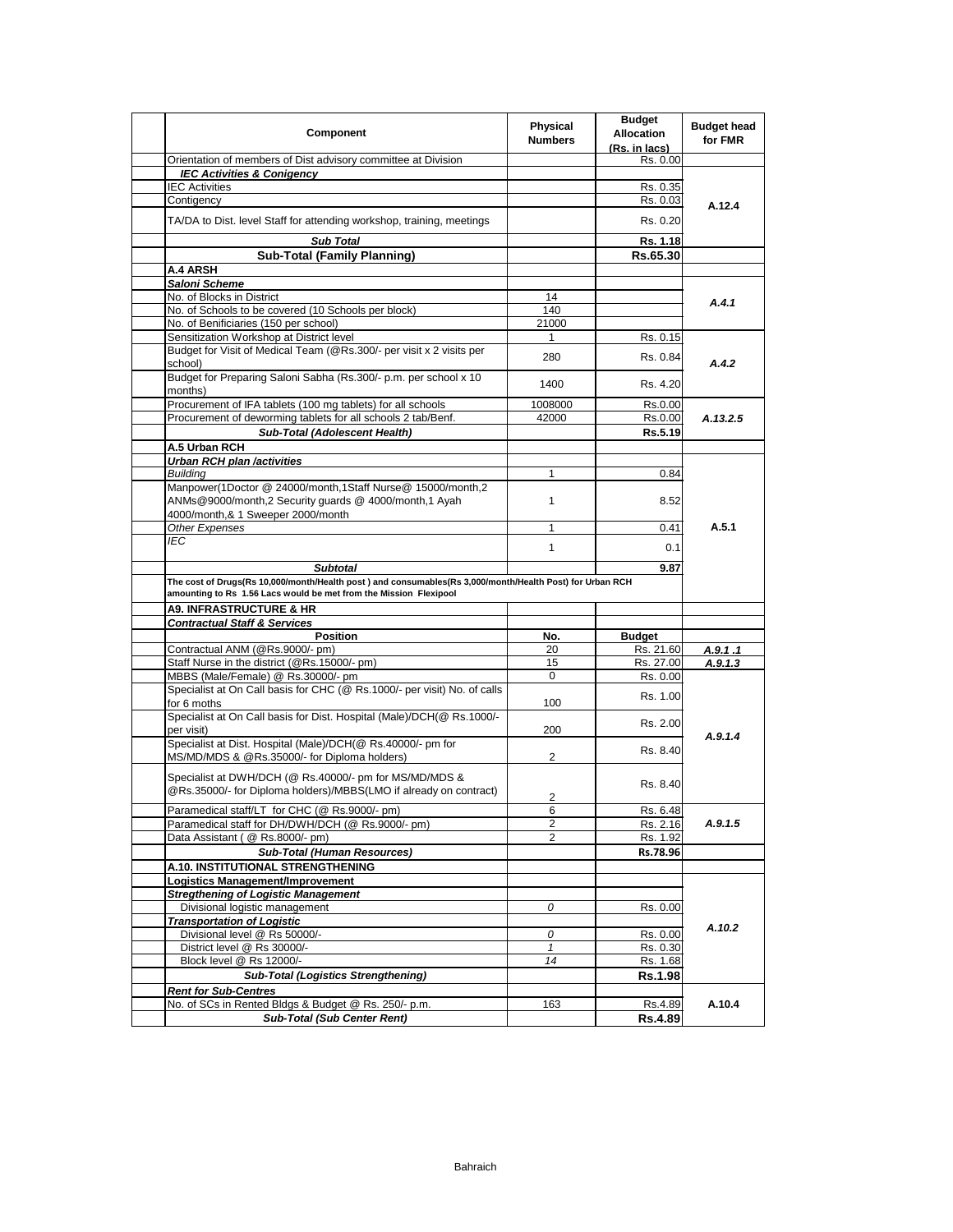| Component                                                                                                       | Physical<br><b>Numbers</b> | <b>Budget</b><br><b>Allocation</b><br>(Rs. in lacs) | <b>Budget head</b><br>for FMR |
|-----------------------------------------------------------------------------------------------------------------|----------------------------|-----------------------------------------------------|-------------------------------|
| <b>A.11 TRAINING</b>                                                                                            |                            |                                                     |                               |
| <b>Training- Skill Birth Attendant</b>                                                                          |                            |                                                     |                               |
| <b>Training at DWH/Combined Hosp</b>                                                                            |                            |                                                     |                               |
| Target at DWH                                                                                                   | 44                         |                                                     |                               |
| No. of Particpants per batch                                                                                    | 4                          |                                                     |                               |
| No. of Batches                                                                                                  | 11                         | Rs.12.15                                            |                               |
| New Site Stregthening at DWH                                                                                    | $\frac{1}{2}$              |                                                     |                               |
| Existing site stregthening                                                                                      |                            | Rs.0.40                                             |                               |
| Sub-Total (DWH-SBA)                                                                                             |                            | Rs.12.55                                            |                               |
|                                                                                                                 |                            |                                                     |                               |
| Training at FRU/24X7                                                                                            |                            |                                                     | A.11.3.1                      |
| Name of the selected Training Site FRU/24X7                                                                     |                            |                                                     |                               |
| Target at FRU/24X7                                                                                              | 0                          |                                                     |                               |
| No. of Particpants per batch                                                                                    | 0                          |                                                     |                               |
| No. of Batches                                                                                                  | 0                          | Rs.0.00                                             |                               |
| New Site Stregthening at FRU                                                                                    | ÷.                         | Rs.0.00                                             |                               |
| Existing site stregthening                                                                                      |                            | Rs.0.00                                             |                               |
| Sub-Total (FRU-SBA)                                                                                             |                            | <b>Rs.0.00</b>                                      |                               |
|                                                                                                                 |                            |                                                     |                               |
| Sub-Total(SBA Training)                                                                                         |                            | Rs.12.55                                            |                               |
| <b>A.14 PROGRAM MANAGEMENT</b>                                                                                  |                            |                                                     |                               |
| Personal & Other Expense of Dist. PMU (Rs.94500/- pm)                                                           | 1                          | Rs.11.34                                            | A.14.2                        |
| Operational Cost (Rs. 60000/- pm)                                                                               | 1                          | Rs.7.20                                             | A.14.4                        |
| Sub-Total (Program Management)                                                                                  |                            | Rs.18.54                                            |                               |
| <b>Total for RCH Flexipool (Part A)</b>                                                                         |                            | Rs.941.09                                           |                               |
|                                                                                                                 |                            |                                                     |                               |
| Part B : Mission Flexipedia and an anti-state and an anti-state of the control of the control of the control of |                            |                                                     |                               |
|                                                                                                                 |                            | <b>Budget</b>                                       |                               |
| <b>Component</b>                                                                                                | Physical                   | <b>Allocation</b>                                   | <b>Budget head</b>            |
|                                                                                                                 | <b>Numbers</b>             | (Rs. in lacs)                                       | for FMR                       |
| <b>ASHA Scheme:-</b>                                                                                            |                            |                                                     | B.1                           |
| Periodic Training for ASHAs                                                                                     |                            |                                                     |                               |
| <b>ASHA Support System</b>                                                                                      |                            |                                                     | B.1.1                         |
| Replenishment of ASHA Kits & Budget (@ Rs. 500/- per kit*2 for 95%                                              |                            |                                                     |                               |
| ASHA)                                                                                                           | 2092                       | Rs.0.00                                             | <b>B.1.2</b>                  |
| Incentive to ASHAs (Average Rs.500/- p.m. for 85% ASHAs)                                                        | 1872                       | Rs.112.32                                           | B.1.3                         |
| Award to ASHA (Rs.5000/- for 1 ASHA in each block)                                                              | 14                         | Rs.0.70                                             |                               |
| Annual ASHA Sammelan (Rs.250/- per ASHA for 60% ASHAs)                                                          | 1321                       | Rs.3.30                                             | B.1.1                         |
| Mobility to ASHAs (Rs.30/- per ASHA for 95% ASHAs)                                                              | 2092                       | Rs.7.53                                             |                               |
| Block level ASHA Payment Register (Rs.100/-per Register)                                                        | 14                         | Rs.0.01                                             | B.18.3.2                      |
| Printing of Voucher Booklet for ASHA (Rs.25/-per Booklet)                                                       | 2202                       | Rs.0.55                                             |                               |
| Budget ASHA Mentoring Group (Rs.10,000/- per District)                                                          | Quarterly                  | Rs.0.10                                             | B.1.1                         |
|                                                                                                                 | Meeting                    |                                                     |                               |
| Sub-Total (ASHA Scheme):-                                                                                       |                            | Rs.124.52                                           |                               |
| <b>Untied Grant to Facilities</b>                                                                               |                            |                                                     | B.2                           |
| No. of CHCs & Budget @ Rs.0.50 lacs per facility                                                                | 6                          | Rs.3.00                                             | B.2.1                         |
| No. of BPHCs & Budget @ Rs.0.50 lacs per facility                                                               | 10                         | Rs.5.00                                             | B.2.2                         |
| No. of APHCs & Budget @ Rs.0.25 lacs per facility                                                               | 49                         | Rs.12.25                                            | <b>B.2.2</b>                  |
| No. of Sub Centres & Budget @ Rs.0.10 lacs per facility                                                         | 310                        | Rs.31.00                                            | <b>B.2.3</b>                  |
| No.of VHSCs                                                                                                     | 903                        | Rs.0.00                                             | <b>B.2.4</b>                  |
| No.of Revenue Villages & Budget @Rs.0.10 lacs per R.Village                                                     | 1370                       | Rs.137.00                                           |                               |
| <b>Sub-Total (Untied Grants)</b>                                                                                |                            | Rs.188.25                                           |                               |
| <b>Annual Maintenance Grant to Facilities</b>                                                                   |                            |                                                     | <b>B.4</b>                    |
| No. of CHCs & Budget @ Rs.1.0 lacs per facility                                                                 | 6                          | Rs.6.00                                             | <b>B.4.1</b>                  |
| No. of BPHCs & Budget @ Rs.1.0 lacs per facility                                                                | 10                         | Rs.10.00                                            | <b>B.4.2</b>                  |
| No. of APHCs & Budget @ Rs.0.50 lacs per facility                                                               | 36                         | Rs.18.00                                            |                               |
| No. of Sub Centres & Budget @ Rs.0.10 lacs per facility                                                         | 140                        | Rs.14.00                                            | <b>B.4.3</b>                  |
| Sub-Total (Annual Maintenance Grants)                                                                           |                            | Rs.48.00                                            |                               |
| <b>Funds to Rogi Kalyan Samitis</b>                                                                             |                            |                                                     | B.6                           |
| No. of District Hospitals & Funds @ Rs.5.0 lacs per facility                                                    | 2                          | Rs.10.00                                            | <b>B.6.1</b>                  |
| No. of CHCs & Funds @ Rs.1.0 lacs per facility                                                                  | 6                          | Rs.6.00                                             | B.6.2                         |
| No. of BPHCs & Funds @ Rs.1.0 lacs per facility                                                                 | 10                         | Rs.10.00                                            | <b>B.6.3</b>                  |
| No. of APHCs & Funds @ Rs.1.00 lacs per facility                                                                | 49                         | Rs.49.00                                            | B.6.4                         |
| <b>Sub-Total (Funds for RKS)</b>                                                                                |                            | Rs.75.00                                            |                               |
| <b>Operationalisation of District Drug Warehouses</b>                                                           |                            |                                                     |                               |
| Contractual Staff (@Rs.2.94 lacs/yr)                                                                            | 0                          | Rs.0.00                                             | <b>B.21</b>                   |
| Contingency Expenses (@Rs.2.0 lacs/yr)                                                                          | 0                          | Rs.0.00                                             |                               |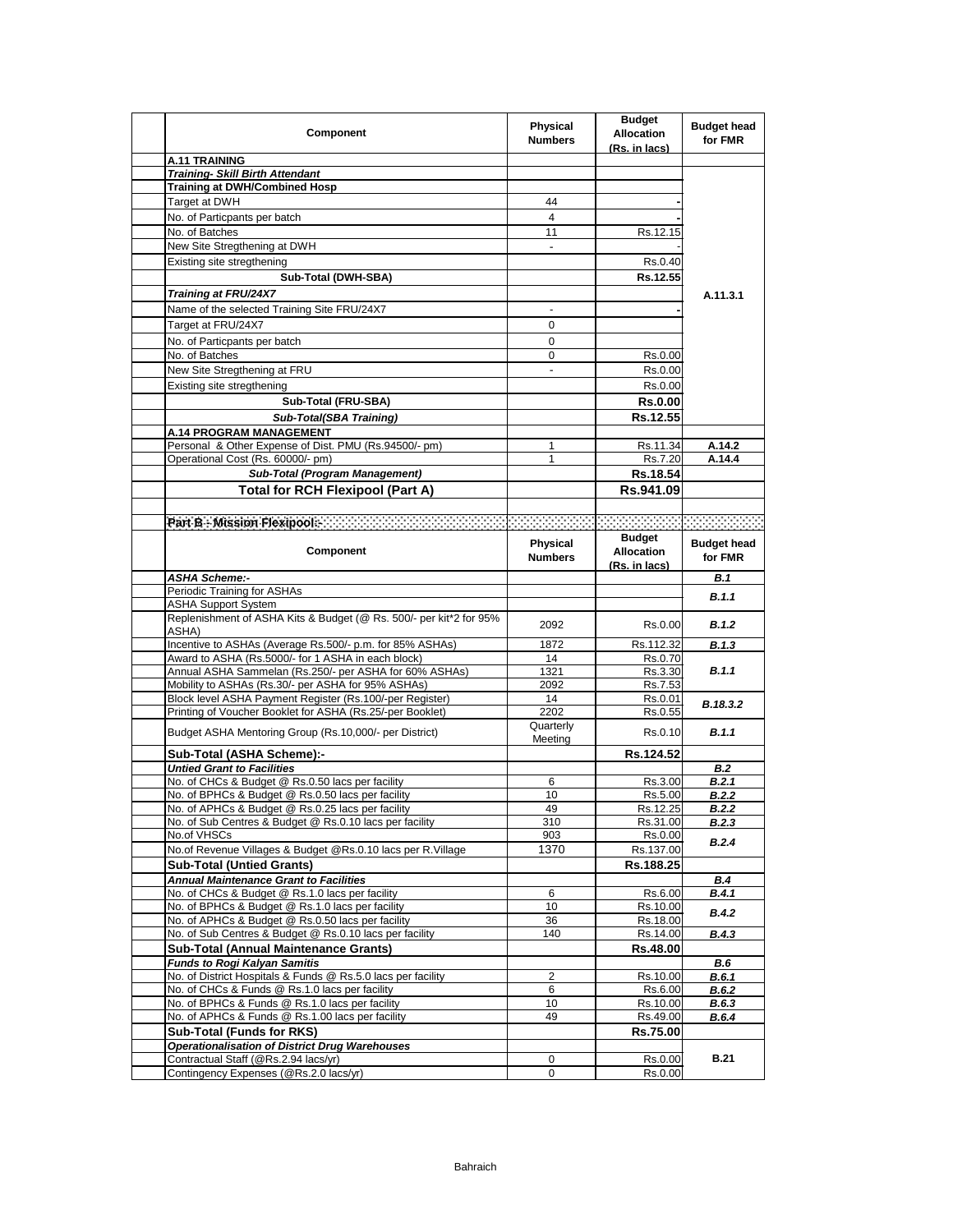| Component                                                                                                                            | Physical<br><b>Numbers</b> | <b>Budget</b><br><b>Allocation</b><br>(Rs. in lacs) | <b>Budget head</b><br>for FMR |
|--------------------------------------------------------------------------------------------------------------------------------------|----------------------------|-----------------------------------------------------|-------------------------------|
| Sub-Total (Ope. of District Drug Warehouses)                                                                                         |                            | <b>Rs.0.00</b>                                      |                               |
| <b>Mobility Support to DWH &amp; District Combined Hospital</b>                                                                      |                            |                                                     | <b>B.27.8</b>                 |
| Mobility Support to DWH/DCH @Rs.18000/- Per month.                                                                                   | 1                          | Rs.2.16                                             |                               |
| Sub-Total (Funds for Mobility Support to DWH & DCH)                                                                                  |                            | Rs.2.16                                             |                               |
| <b>Mobility Support for Monitoring &amp; Supervision.</b>                                                                            |                            |                                                     |                               |
| Mobility Support to District Community Mobilizer (@Rs.800/-per day X)<br>8 days/month)                                               | $\mathbf{1}$               | Rs.0.77                                             |                               |
| Mobility Support to District Account Manager (@Rs.800/-per day X 6<br>days/month)                                                    | $\mathbf{1}$               | Rs.0.58                                             | B.18.3.2                      |
| Mobility Support to District Programme Manager (@Rs.800/-per day X)<br>8 days/month)                                                 |                            | Rs.0.00                                             |                               |
| Sub-Total(Mobility Support for Monit. & Supervision)                                                                                 |                            | <b>Rs.1.34</b>                                      |                               |
| <b>Supervision of ANM/ASHAs</b>                                                                                                      |                            |                                                     | B.18.3.2                      |
| Vehicle for Mobility @Rs.18000/-month/block                                                                                          | 14                         | Rs.30.24                                            |                               |
| Sub-Total (Supervision of ANM/ASHAs)                                                                                                 |                            | Rs.30.24                                            |                               |
| <b>Vehicle Support for Specialist</b>                                                                                                |                            |                                                     |                               |
| One Vehicle for 5 block level facility (@Rs.18000/-month)                                                                            | 3                          | Rs.6.48                                             | <b>B.27.8</b>                 |
| <b>Sub-Total (Vehicle Support for Specialist)</b>                                                                                    |                            | Rs.6.48                                             |                               |
| <b>Diesel for Generator for District Hospitals</b>                                                                                   |                            |                                                     |                               |
| Diesel Support for generator (@Rs.1 lac per month)                                                                                   | 2                          | Rs.24.00                                            | <b>B.28</b>                   |
| Sub-Total (Diesel Support for District Hospital)                                                                                     |                            |                                                     |                               |
|                                                                                                                                      |                            | Rs.24.00                                            |                               |
| Diesel Support for Generator in Fully Functional CHC.                                                                                |                            |                                                     |                               |
| Diesel Support for Fully functional CHC (@Rs.35000/-per month)<br>Diesel Support for CHC functional in BPHC building (@Rs.13500/-per | 6<br>10                    | Rs.25.20<br>Rs.16.20                                | <b>B.28</b>                   |
| month)                                                                                                                               |                            |                                                     |                               |
| Sub-Total (Diesel Support for fully functional CHCs)                                                                                 |                            | Rs.41.40                                            |                               |
| Saas Bahu Sammelans (1 each at District)                                                                                             |                            |                                                     | B.7.1                         |
| No. of Sammellans & Budget (@Rs. 1.50 lac. Per District)                                                                             | 1                          | Rs.1.50                                             |                               |
| Sub-Total (Saas Bahu Sammelan)                                                                                                       |                            | Rs.1.50                                             |                               |
| Tehsil level Pradhan Sammelan                                                                                                        |                            |                                                     | <b>B.8.2</b>                  |
| No. of Sammelans & Budget (@Rs.40,000 per Sammelan)                                                                                  | 4                          | Rs.1.60                                             |                               |
| Sub-Total (Tehsil level Pradhan Sammelan)                                                                                            |                            | Rs.1.60                                             |                               |
| <b>Organization of Swasthya Mela</b>                                                                                                 |                            |                                                     |                               |
| Organization of S.Mela @Rs.20000/- Mela/Month at each block.                                                                         | 14                         | Rs.33.60                                            | <b>B.10.1</b>                 |
| Sub-Total (Swasthya Mela)                                                                                                            |                            | Rs.33.60                                            |                               |
| <b>Concurrent Audit</b>                                                                                                              |                            |                                                     | <b>B.27.5</b>                 |
| Budget @ Rs. 4000/- per month for 12 months                                                                                          | 1                          | Rs.0.48                                             |                               |
| <b>Sub-Total (Concurrent Audit)</b>                                                                                                  |                            | Rs.0.48                                             |                               |
| <b>Health Management Information System (HMIS):-</b>                                                                                 |                            |                                                     |                               |
| Hiring of Vehicle for District HMIS Nodal Officer (@Rs.800/- Visit)                                                                  | 5                          | Rs.0.48                                             |                               |
| Mobility Support for Block HMIS Nodal Officer (@Rs.600/-month)                                                                       | 14                         | Rs.1.01                                             | B.21                          |
| Internet Connectivity @Rs.400/- per month/computer                                                                                   | 16                         | Rs.0.77                                             |                               |
| Consumables & Stationary for Computer, printer (Rs.400/-per<br>month/facility)                                                       | 16                         | Rs.0.77                                             |                               |
| Sub-Total (HMIS)                                                                                                                     |                            | Rs.3.02                                             |                               |
| <b>Programme Management:-</b>                                                                                                        |                            |                                                     |                               |
| <b>Expenses at Additional Director level:-</b>                                                                                       |                            |                                                     |                               |
| Mobility @Rs.2500/-per District per Month.                                                                                           | 0                          | Rs.0.00                                             |                               |
| Contingency Expenses @Rs.5000/- month.                                                                                               | 0                          | Rs.0.00                                             | <b>B.27.6</b>                 |
| Sub-Total (Exp.at Addl.Director level)-                                                                                              |                            | Rs.0.00                                             |                               |
| <b>Operational Cost for Block Project Management Unit</b>                                                                            |                            |                                                     |                               |
| Honoraria to Block Data Assistant @Rs.8000/-Per Month                                                                                | 14                         | Rs.13.44                                            |                               |
| Communication support to Block Program Manager @Rs.500/-P.M.                                                                         | 14                         | Rs.0.84                                             | B.27.1                        |
|                                                                                                                                      |                            |                                                     |                               |
| <b>Sub-Total (Operational Cost for BPMU)</b>                                                                                         |                            | Rs.14.28                                            |                               |
| <b>Provision of Contractual Staff (AYUSH)</b>                                                                                        |                            |                                                     |                               |
| <b>Position</b><br>ISM Lady Doctors (@ Rs.24,000/- per month)                                                                        | No.<br>16                  | <b>Budget</b>                                       |                               |
| AYUSH Doctors (@ Rs.24,000/- per month)                                                                                              | 28                         | Rs.95.52                                            | B.14.4                        |
| AYUSH Pharmacists (@ Rs.9,000/- per month)                                                                                           | 17                         | Rs.12.51                                            | B.14.1                        |
| Sub-Total (Contractual Staff - AYUSH)                                                                                                |                            | Rs.108.03                                           |                               |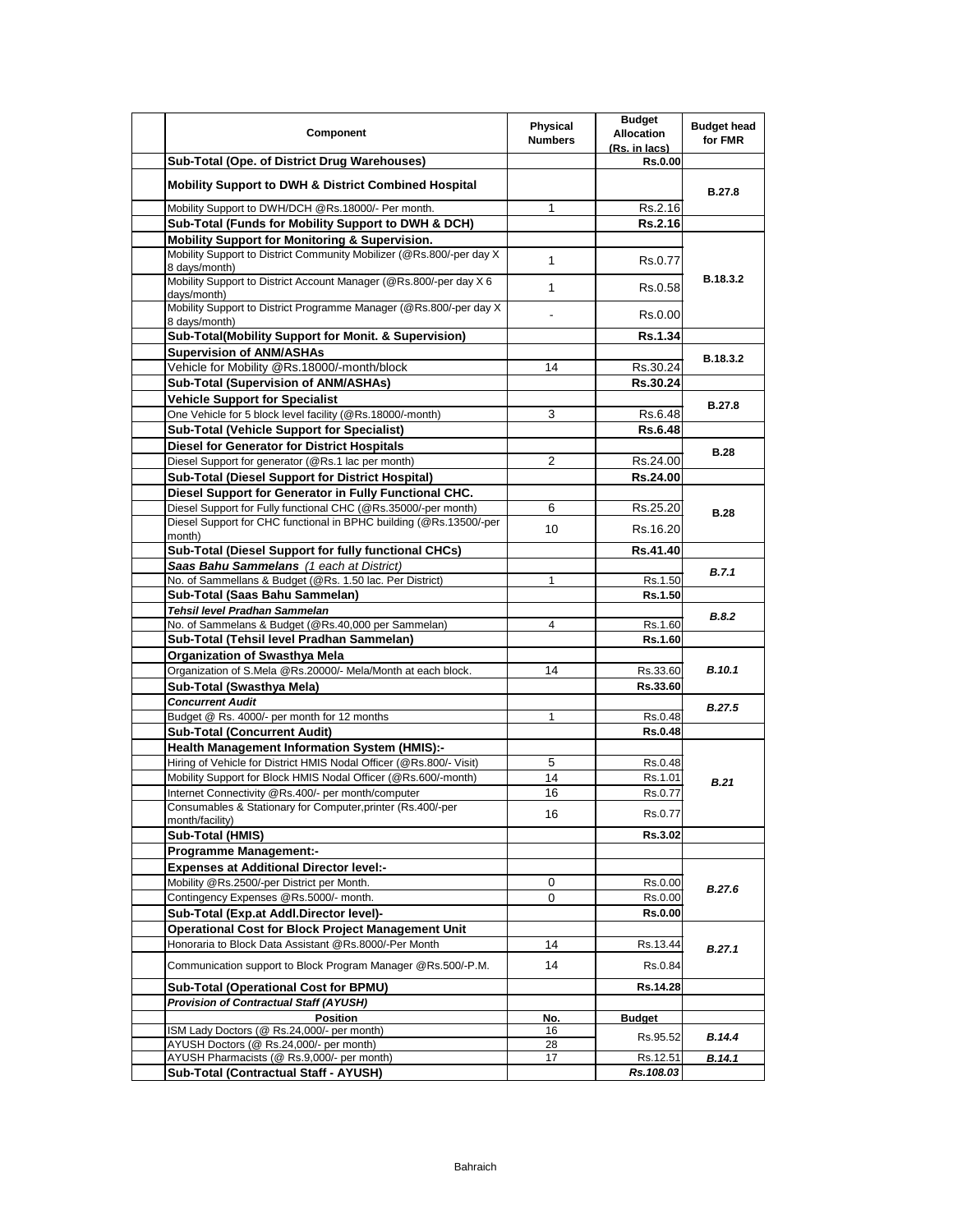|     | Component                                                                                                                                                                                                                                                                         | Physical<br><b>Numbers</b>    | <b>Budget</b><br><b>Allocation</b><br>(Rs. in lacs) | <b>Budget head</b><br>for FMR |
|-----|-----------------------------------------------------------------------------------------------------------------------------------------------------------------------------------------------------------------------------------------------------------------------------------|-------------------------------|-----------------------------------------------------|-------------------------------|
|     | Integrated Skill Refresher Training for ANM & LHV.                                                                                                                                                                                                                                |                               |                                                     |                               |
|     | Total Work load for the year                                                                                                                                                                                                                                                      | 80                            |                                                     | B.16.3.1                      |
|     | Total no. of Proposed Batches & Budget @Rs.165950/- per batch.                                                                                                                                                                                                                    | 5                             | Rs.8.30                                             |                               |
|     | Sub-Total (Integrated skill training for ANM/LHV)                                                                                                                                                                                                                                 |                               | Rs.8.30                                             |                               |
|     | Infrastructure & Manpower for UIP                                                                                                                                                                                                                                                 |                               |                                                     |                               |
|     | Mobile Workshop at Regional Depot @Rs.4 Lac.                                                                                                                                                                                                                                      | 0                             | Rs.0.00                                             |                               |
|     | Renovation & Electrification of WIC/WIF<br>Expansion of Cold Chain Store at Regional/Divisional Depo                                                                                                                                                                              | 0<br>$\mathbf 0$              | Rs.0.00<br>Rs.0.00                                  |                               |
|     | Expansion of Cold Chain Workshop @Rs.50000/-year/District.                                                                                                                                                                                                                        | 1                             | Rs.0.50                                             | <b>B.26.5</b>                 |
|     | Mobility Support to Block (1 Vehicle @Rs.800/-per block for 6 days in                                                                                                                                                                                                             | 14                            | Rs.8.06                                             |                               |
|     | a month for 12 months)                                                                                                                                                                                                                                                            |                               |                                                     |                               |
|     | IVRS System for Tracking of Beneficiaries.                                                                                                                                                                                                                                        | 0                             | Rs.0.00                                             | B.18.3.2                      |
|     | Sub - Total (Infrasturcture & Manpower for UIP)                                                                                                                                                                                                                                   |                               | Rs.8.56                                             |                               |
|     | Total for Mission Flexipool (Part B)                                                                                                                                                                                                                                              |                               |                                                     | Rs.720.77                     |
|     |                                                                                                                                                                                                                                                                                   |                               |                                                     |                               |
| SI. | Component                                                                                                                                                                                                                                                                         | Physical<br><b>Numbers</b>    | <b>Budget</b><br><b>Allocation</b><br>(Rs. in lacs) |                               |
|     | Routine Immunization (Part C)                                                                                                                                                                                                                                                     |                               |                                                     |                               |
|     | Total Number of Immunization Sessions to be organized in the District                                                                                                                                                                                                             | 26592                         |                                                     |                               |
|     |                                                                                                                                                                                                                                                                                   | Sessions/Year                 |                                                     |                               |
|     | Mobility support for supervision: Supervisory visits by district level<br>officers for monitoring and supervision of RI @ Rs 50000 /District for<br>district level officers (this includes POL and maintenance) per year                                                          | 1                             | Rs.0.50                                             |                               |
|     | Alternate Vaccine delivery @ Rs 50/- sessionx 3 months(April-June10)<br>+2 Vehicles /Blocks for 8 days /month for 9 months (July10-March 11)                                                                                                                                      | 26592<br>Sessions/Year        | Rs.13.30                                            |                               |
|     | Focus on Urban slum & underserved areasHiring an ANM @<br>Rs.300/session for four sessions/month/slum of 10000 population and<br>Rs.200/- per month as contingency per slum of i.e. total expense of<br>Rs. 1400/- per month per slum of 10000 population                         | $\mathbf 0$                   | Rs.0.00                                             |                               |
|     | Mobilization of children by ASHA /RI Mobilizer @ Rs 150/- per session                                                                                                                                                                                                             | 26592<br>Sessions/Year        | Rs.39.89                                            |                               |
|     | Support for Computer Assistant for RI reporting (with annual increment<br>of 10% wef from 2010-11Districts @ Rs 8000- 10,000 p.m                                                                                                                                                  | 1                             | Rs.1.06                                             |                               |
|     | Printing and dissemination of tally sheets, monitoring forms, etc. @<br>Rs 1 /beneficiary                                                                                                                                                                                         | 94603<br><b>Benefiaceries</b> | Rs 0.95                                             |                               |
|     | Quarterly Review & feedback meeting exclusive for RI at district level<br>with one Block MOIC, ICDS CDPO and other stakeholders<br>stakeholders @ Rs 100/- per participant for meeting expenses (lunch,<br>organizational expenses)                                               | 42                            | Rs.0.17                                             |                               |
|     | Quarterly Review Meetings at Block level Quarterly Review &<br>feedback meeting for exclusive for RI at Block level @Rs 50/-ppas<br>honorarium for ASHA (travel)and Rs 25 /-person at the disposal of<br>MOIC for meeting expenses(refreshments, stationary and Misc<br>expences) | 2631                          | Rs.3.52                                             |                               |
|     | District level orientation training for 2 days of ANM, Multipurpose Health<br>worker @ Rs67300/batch with 20 participants in each batch                                                                                                                                           | 9 Batch                       | Rs.6.06                                             |                               |
|     | One day cold chain handelers training for block level cold chain<br>handlers @ Rs. 26,000 per batch and Rs. 3000 for obsever nominated<br>by State level                                                                                                                          | 1Batch                        | Rs.0.29                                             |                               |
|     | One day Training of block level data handlers by DIO and District Cold<br>chain Officer to train about the reporting formats of Immunization and<br>NRHM Rs 300/Participant/Block                                                                                                 | 14                            | Rs.0.04                                             |                               |
|     | Microplanning at SC levelRs 100/- per subcentre (meeting at block<br>level, logistic)                                                                                                                                                                                             | 310                           | Rs.0.31                                             |                               |
|     | Microplanning at Block & District levelFor consolidation of microplan<br>at PHC/CHC level @ Rs 1000/- block & at district level @ Rs 2000/-<br>per district                                                                                                                       | 1District & 14<br>Block       | Rs.0.16                                             |                               |
|     | Consumables for computer including provision for internet access for<br>RIMSRs 400/- Month / Districts                                                                                                                                                                            | 1                             | Rs.0.05                                             |                               |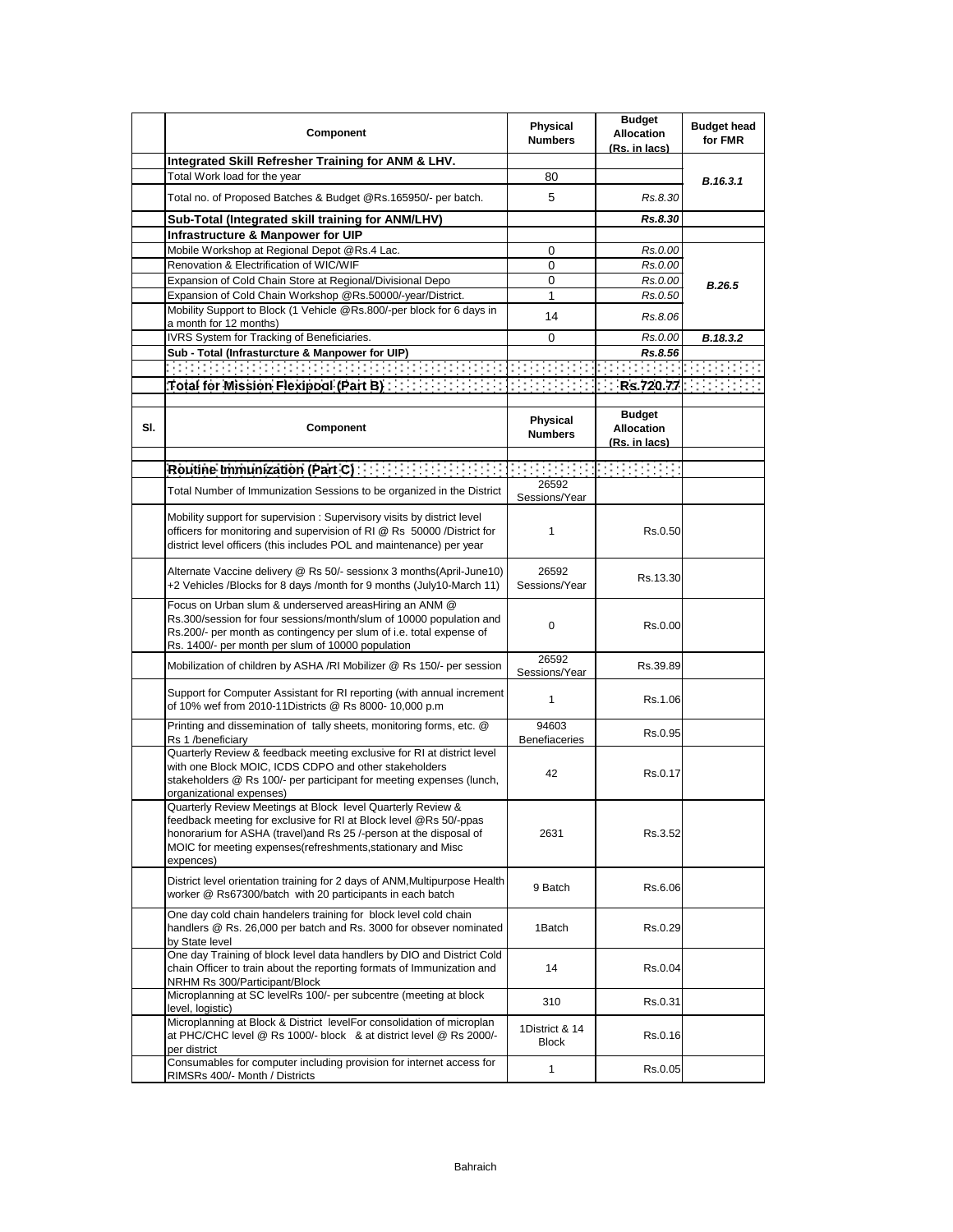|              | Component                                                                                                                                                           | <b>Physical</b><br><b>Numbers</b> | <b>Budget</b><br><b>Allocation</b><br>(Rs. in lacs) | <b>Budget head</b><br>for FMR |
|--------------|---------------------------------------------------------------------------------------------------------------------------------------------------------------------|-----------------------------------|-----------------------------------------------------|-------------------------------|
|              | Red/Black Plastic bags etc, 2 bags per session @ Rs. 2/Bag                                                                                                          | 26592<br>Sessions/Year            | Rs.1.28                                             |                               |
|              | Purchase of Bleach/Hypochlorite solution for cold chain points                                                                                                      | 16 Vaccine<br>storage points      | Rs.0.08                                             |                               |
|              | Purchase of Twin bucket Rs 400 per PHC/CHC per year                                                                                                                 | 16 Vaccine<br>storage points      | Rs.0.06                                             |                               |
|              | Funds for purchase of small polythene zipper bags to keep vaccines in<br>the vaccine carriers Rs. 0.5/polythene bag X total number of<br>sessions/year +10% wastage | 26592<br>Sessions/Year            | Rs.0.16                                             |                               |
|              | Funds for preparing disposal pit for disposal of sharp immunization<br>waste. Rs. 3500/pit with 50% pits                                                            | 8 Pits                            | Rs.0.28                                             |                               |
|              | <b>RI</b> subtotal                                                                                                                                                  |                                   | Rs.68.16                                            |                               |
|              | <b>Cold Chain maintenance</b>                                                                                                                                       |                                   |                                                     |                               |
|              | Cold chain maintenance@Rs 500/Block & Rs 10,000/District/Year                                                                                                       | 1District & 14<br><b>Block</b>    | Rs.0.19                                             |                               |
|              | POL for vaccine delivery from State to District and from district to<br>PHC/CHCs @ Rs. 100000/- district/Year)                                                      | 1District                         | Rs.1.00                                             |                               |
|              | <b>Subtotal Cold Chain</b>                                                                                                                                          |                                   | Rs.1.19                                             |                               |
|              | <b>Total Part C</b>                                                                                                                                                 |                                   | Rs.69.35                                            |                               |
|              | Part D - National Program                                                                                                                                           |                                   |                                                     |                               |
|              | 1. NPCB                                                                                                                                                             |                                   |                                                     |                               |
| SI.          | Component                                                                                                                                                           | Physical<br><b>Numbers</b>        | <b>Budget</b><br><b>Allocation</b><br>(Rs. in lacs) | <b>Budget Head</b><br>for FMR |
| 1.1          | Govt Sector 30% of Tot. Trgt @531/cat.oprt.(IOL)                                                                                                                    | 2896                              | 1537776                                             |                               |
| $1.2$        | NGO Sector 20% of Tot Trgt @ 656/Cat. Oprt.(IOL)                                                                                                                    | 1930                              | 1266080                                             |                               |
| 1.3          | Pvt. Sector 50% of Tot trgt.                                                                                                                                        | 4826                              | $\Omega$                                            |                               |
|              | <b>Sub Total</b>                                                                                                                                                    | 9652                              | 2803856                                             |                               |
| $\mathbf{2}$ | SES (Free Spec. to Children) @ of 100/-Spec                                                                                                                         | 1005                              | $\Omega$                                            |                               |
| 3            | Vision Centre @ 50,000/Centre Equipment                                                                                                                             |                                   |                                                     |                               |
| 4            | Operations other than Cataract                                                                                                                                      | 159                               | 159000                                              |                               |
| 5            | Eye Collection @ 500/Cornea.                                                                                                                                        | $\Omega$                          | $\Omega$                                            |                               |
|              | Total allocated for the District in Rs.                                                                                                                             | 10816                             | 2962856                                             |                               |
|              | 2. RNTCP(WB)                                                                                                                                                        |                                   |                                                     |                               |
| SI.          | Component                                                                                                                                                           | Physical<br><b>Numbers</b>        | <b>Budget</b><br><b>Allocation</b><br>(Rs. in lacs) | <b>Budget Head</b><br>for FMR |
| 1            | <b>CIVIL WORKS</b>                                                                                                                                                  |                                   | 73300                                               |                               |
| 2<br>3       | <b>LABORATORY MATERIALS</b><br><b>HONERARIUM</b>                                                                                                                    |                                   | 490400<br>711507                                    |                               |
| 4            | <b>IEC/PUBLICITY</b>                                                                                                                                                |                                   | 161100                                              |                               |
| 5            | <b>EQUIPMENT MAINTENANCE</b>                                                                                                                                        |                                   | 90000                                               |                               |
| 6            | TRAINING                                                                                                                                                            |                                   | 224360                                              |                               |
| 7            | POL & VEHICLE MAINTENANCE                                                                                                                                           |                                   | 120000                                              |                               |
| 8            | <b>VEHICLE HIRING CHARGES</b>                                                                                                                                       |                                   | 301500                                              |                               |
| 9<br>10      | NGO/PP SUPPORT<br>MISCELLANEOUS EXPENSES                                                                                                                            |                                   | 254400<br>335230                                    |                               |
| 11           | CONTRACTUAL SERVICES                                                                                                                                                |                                   | 2481000                                             |                               |
| 12           | <b>PRINTING</b>                                                                                                                                                     |                                   | 172404                                              |                               |
| 13           | <b>RESEARCH &amp; STUDIES</b>                                                                                                                                       |                                   |                                                     |                               |
| 14           | MEDICAL COLLEGES                                                                                                                                                    |                                   |                                                     |                               |
| 15           | PROCUREMENT OF VEHICLES                                                                                                                                             |                                   | 0                                                   |                               |
| 16           | PROCUREMENT OF EQUIPMENT<br>Sub-TOTAL                                                                                                                               |                                   | 5415201                                             |                               |
|              | <b>Grand Total</b>                                                                                                                                                  | 5415201                           |                                                     |                               |
|              | 3. NLEP                                                                                                                                                             |                                   |                                                     |                               |
|              | <b>Activities</b>                                                                                                                                                   | <b>Physical</b>                   | Financial                                           |                               |
|              |                                                                                                                                                                     | Targets                           | <b>Allocation</b>                                   |                               |
| 1            | <b>Contractual Services- Driver</b>                                                                                                                                 |                                   |                                                     |                               |
|              | Remuneration @ Rs. 7,000/= P.M.<br>Sub total                                                                                                                        | 0                                 | 0<br>0                                              |                               |
| 2            | <b>Office Maintenance</b>                                                                                                                                           |                                   |                                                     |                               |
|              | Telephone/Fax/Internet @ Rs. 15,000/= P.A.                                                                                                                          |                                   | 15000                                               |                               |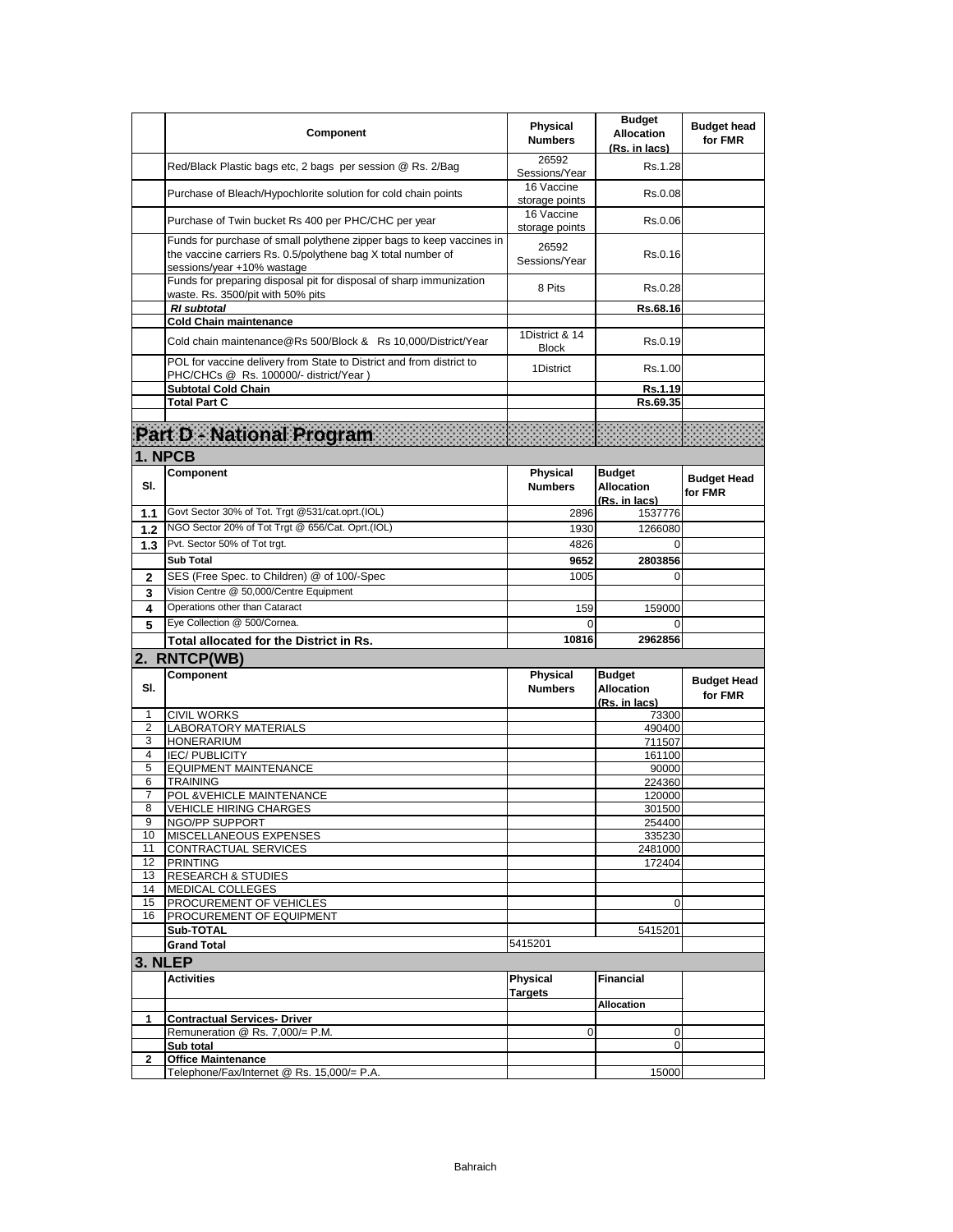|     | Component                                                                                                 | Physical<br><b>Numbers</b> | <b>Budget</b><br><b>Allocation</b><br>(Rs. in lacs) | <b>Budget head</b><br>for FMR |
|-----|-----------------------------------------------------------------------------------------------------------|----------------------------|-----------------------------------------------------|-------------------------------|
|     | Office Operation & Maintenance @ Rs. 18,000/= P.A.                                                        |                            | 18000                                               |                               |
|     | Consum-ables Stationery @ Rs. 24,000 P.A.                                                                 |                            | 24000                                               |                               |
|     | Maintenance of Office Equipment & Furniture etc.                                                          |                            | 15000                                               |                               |
| 3   | Sub total<br>Mobility-                                                                                    |                            | 72000                                               |                               |
|     | Vehicle operation / hiring of 1 Vehicle @ Rs 75000 P.A.                                                   |                            | 75000                                               |                               |
|     | Sub total                                                                                                 |                            | 75000                                               |                               |
| 4   | <b>Training</b>                                                                                           |                            |                                                     |                               |
|     | 4 Days' Training of newly recruited Medical Officers @ Rs 28,000 per<br>batch of 30 trainees              | 6                          | 5600                                                |                               |
|     | 3 Days' Training of newly recruited Health Workers @ Rs 24,000 per<br>batch of 30 trainees                | 15                         | 12000                                               |                               |
|     | 2 Days' Refresher Training of Medical Officers @ Rs 16,000 per batch<br>of 30 trainees                    | 60                         |                                                     |                               |
|     | 2 Days' Refresher Training of Health Workers @ Rs 16,000 per batch<br>of 30 trainees                      | 60                         | 64000                                               |                               |
|     | Sub total                                                                                                 |                            | 81600                                               |                               |
| 5   | Procurement                                                                                               |                            |                                                     |                               |
|     | Supportive medicines and other items for patients @ Rs39 per patient<br>under treatment                   |                            | 18600                                               |                               |
|     | Splints, Crutches, Items for Deformity Patients Rs. 15/= per patient<br>under treatment                   |                            | 7200                                                |                               |
|     | Patient Welfare Rs. 26/= per patient under treatment                                                      |                            | 12300                                               |                               |
|     | Printing of forms @ Rs. 39/= per patient under treatment                                                  |                            | 18600                                               |                               |
|     | Sub total                                                                                                 |                            | 56700                                               |                               |
| 6   | <b>IEC Activities</b><br>Rallies @ Rs. 5,000/= each                                                       | 2                          | 10000                                               |                               |
|     | School Quiz @ Rs. 1000/= each                                                                             | 10                         | 10000                                               |                               |
|     | IPC workshops of ASHA @ Rs. 5000/= each                                                                   | $\overline{2}$             | 10000                                               |                               |
|     | Health Mela in local festivals, Melas etc. @ Rs. 5,000/= each                                             |                            | 5000                                                |                               |
|     | Sub total                                                                                                 |                            | 35000                                               |                               |
| 7   | <b>Urban Leprosy Project</b>                                                                              |                            |                                                     |                               |
|     | <b>Supportive Medicines</b><br>Monitoring & Supervision                                                   |                            | 9000<br>6000                                        |                               |
|     | MDT delivery & follow-up services                                                                         |                            | 11300                                               |                               |
|     | Sub total                                                                                                 |                            | 26300                                               |                               |
| 8   | <b>Incentive to Ashas</b>                                                                                 |                            | 55600                                               |                               |
| 9   | <b>Review Meetings</b>                                                                                    |                            | 18000                                               |                               |
| 10  | <b>Disability Prevention &amp; Medical Rehabilitation</b><br>Screening Camp for selection of RCS patients |                            |                                                     |                               |
|     | Screening Camp - miscellaneous expenses                                                                   |                            | 10000<br>10000                                      |                               |
|     | Screening Camp- Self Care Kits & patient Welfare items                                                    |                            | 10000                                               |                               |
|     | Sub total                                                                                                 |                            | 30000                                               |                               |
| 11  | <b>Cash Assistance</b>                                                                                    |                            |                                                     |                               |
|     | Cash assistance- POL for Vehicle                                                                          |                            | 20000                                               |                               |
|     | Cash assistance- TA DA for Leprosy Staff                                                                  |                            | 50000<br>70000                                      |                               |
|     | Sub total<br><b>Grand Total</b>                                                                           |                            | 520200                                              |                               |
|     | <b>4. NVBDCP</b>                                                                                          |                            |                                                     |                               |
| Sl. | <b>Activity Proposed</b>                                                                                  | Physical                   | <b>Budget</b>                                       | <b>Budget head</b>            |
| No. |                                                                                                           | <b>Numbers</b>             | Allocation (Rs.<br>In lacs)                         | for FMR                       |
| 1   | DBS (Domestic Budgetary Support)                                                                          |                            |                                                     |                               |
| 1.1 | Malaria                                                                                                   |                            |                                                     |                               |
|     | Incentive to ASHA                                                                                         |                            |                                                     |                               |
|     | Training                                                                                                  |                            |                                                     |                               |
|     | Monitoring & Supervision                                                                                  |                            | 45000                                               |                               |
|     | BCC/IEC Anti Malaria Month                                                                                |                            | 20000                                               |                               |
|     | Malaria: Total                                                                                            |                            | 65000                                               |                               |
| 1.2 | Elimination of Lymphatic Filarisis                                                                        |                            |                                                     |                               |
|     | Training of MO's                                                                                          |                            | 32982                                               |                               |
|     | Training of Paramedical / Supervisor                                                                      |                            | 98946                                               |                               |
|     | Night Survey                                                                                              |                            | 47000                                               |                               |
|     | POL/Mobility                                                                                              |                            | 55000                                               |                               |